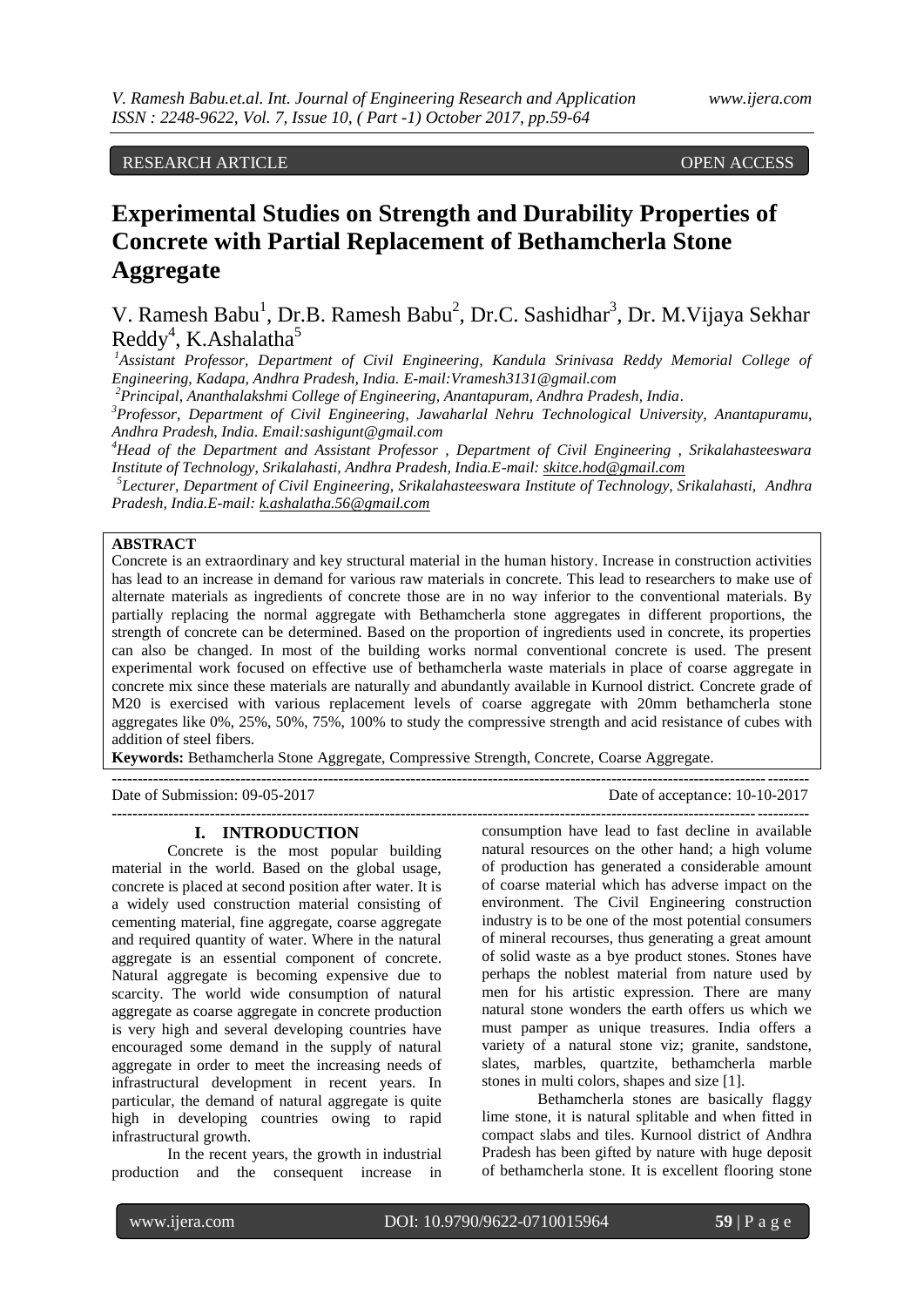which is unique with geo mechanical properties required for flooring stones. When polished it gives glossy finish even as good as galaxy granite. Natural stone sector has grown from an almost manual activity to a highly industrialized business in last decades. The sector has gone full cycle, technologically. Improved production / processing system has greatly aided in reducing cost and offering very competitive price. This has in turn lead to greater consumption of natural stone. In spite of introducing most appropriate mining technology large quantity of waste is generated and also of some quantity of waste is generated while cutting and sizing bethamcherla stone slabs / tiles at quarry floor.

In this situation, some developing countries are facing a shortage in the supply of natural aggregate. Therefore, it is necessary to replace natural aggregate in concrete by alternate materials either partially or completely without compromising the quality of concrete. Also, it is desirable to obtain cheap, environmentally friendly substitutes for coarse aggregates that are preferably by-product in recent years, there is a growing interest in the use of marble waste obtained from quarries in some countries where natural aggregate is not widely available. Marble/Granite/Kotastone has been commonly used as a building material since the ancient times. Use of stone waste in various engineering applications can solve the problem of disposal of stone waste and other purposes. Stone waste can be used in concrete to improve its strength and other durability factors. Stone waste can be used as a partial replacement of cement or replacement of fine and coarse aggregate and as a supplementary addition to achieve different properties of concrete.

In India, stone dust is settled by sedimentation and then dumped away which results in environmental pollution, in addition to forming dust in summer and threatening both agriculture and public health. Therefore, utilization of the stone dust in various industrial sectors especially the construction, agriculture, glass and paper industries would help to protect the environment. Some attempts have been made to find and assess the possibilities of using waste marble and granite powder in mortars and concretes and results about strength and workability were compared with control samples of conventional cement sand mortar/concrete. Stone waste can be used as a partial replacement of cement or replacement of fine aggregate and as a supplementary addition to achieve different properties of concrete. The use of the replacement materials offer cost reduction, energy savings, arguably superior products, and fewer hazards in the environment. Pozzolans are the siliceous and aluminous material which in itself possesses little, or no cementitious properties but will in finely divided form and in the presence of moisture, chemically react with calcium hydroxide at ordinary temperature to form compounds possessing tri cementitious properties. A pozzolana is a cement extender improving the strength and durability of the cement or even reducing the costs of producing concrete.

### **II. LITERATURE REVIEW**

**Dinakar et al., 2008** investigated that the chemical resistance of the concretes was studied through chemical attack by immersing them in an acid solution. After 90 days period of curing the specimens were removed from the curing tank and their surfaces were cleaned with a soft nylon brush to remove weak reaction products and loose materials from the specimen. The initial weights were measured and the specimens were identified with numbered plastic tokens that were tied around them. The specimens were immersed in  $3\%$  H<sub>2</sub>SO<sub>4</sub> solution and the pH was maintained constant throughout. The solution was replaced at regular intervals to maintain constant concentration throughout the test period. The mass of specimens were measured at regular intervals up to 90 days, and the weight losses were determined [2].

**Kazuyuki Torii and Mitsunori Kawamura et al., 1994, have conducted** an experimental study on the effect of fly ash and silica fume on the properties of concrete subjected to acidic attack and sulphate attack. Changes in physical and chemical properties in the mortars with different replacements by fly ash and silica fume when immersed in  $2\%$  H<sub>2</sub>SO<sub>4</sub>, 10%  $Na<sub>2</sub>SO<sub>4</sub>$  and 10%  $MgSO<sub>4</sub>$  solutions for 3 years were investigated [3].

#### **III. EXPERIMENTAL PROGRAM**

Based on the Indian Standard (IS: 10262- 2009), design mix for M20 grade of concrete was prepared by partially replacing coarse aggregate with five different percentages by weight of bethamcherla aggregate (0%, 25%, 50%, 75%, and 100%). The results are compared with control concrete without stone waste.

#### **IV. MATERIAL PROPERTIES**

This section will present the chemical and physical properties of the ingredients. Bureau of Indian Standards (IS) and American Society for Testing and Materials (ASTM) procedures were followed for determining the properties of the ingredients in this investigation.

# **4.1 Cement**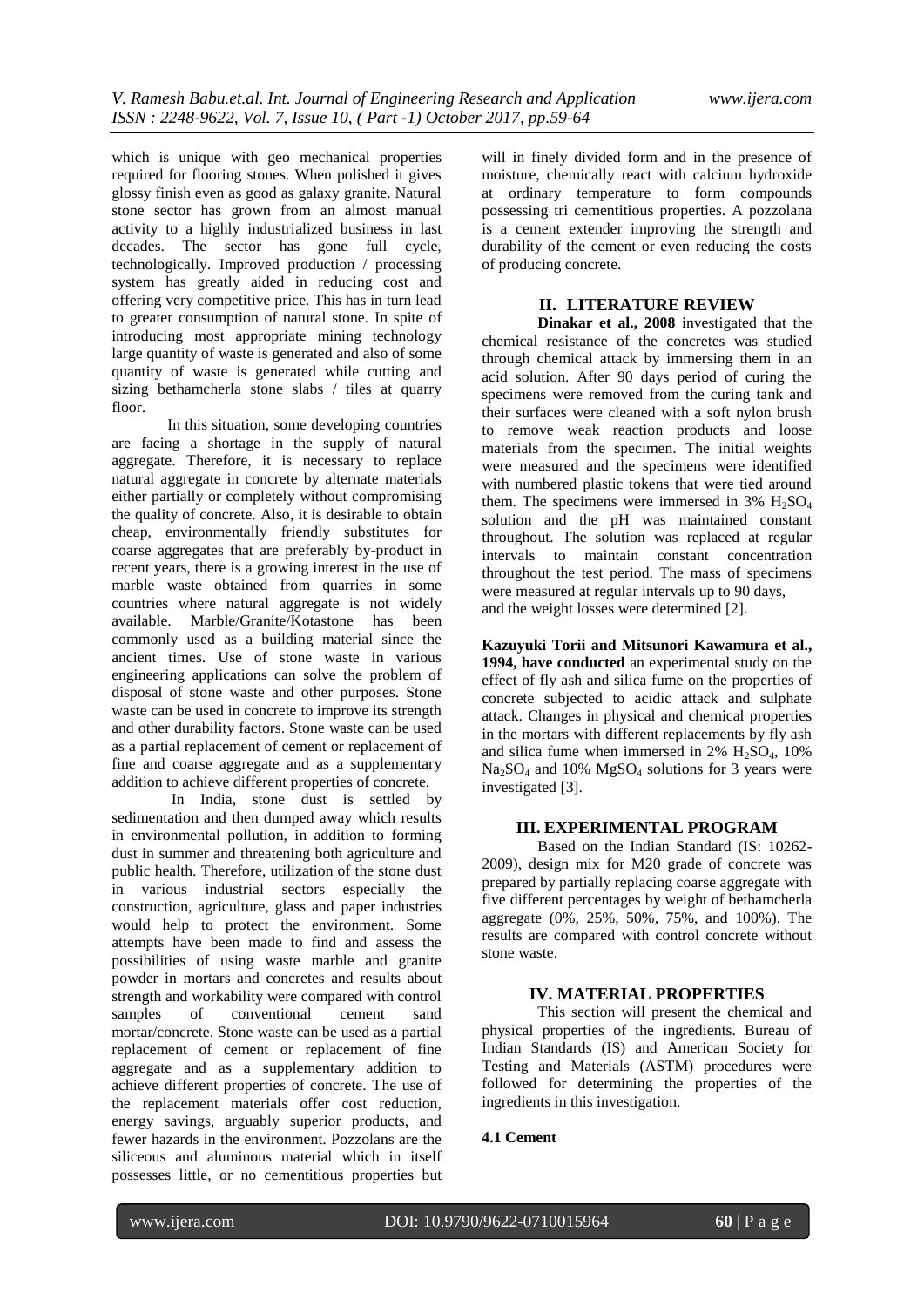Ordinary Portland cement Zuari-53 grade conforming to IS: 12269-1987 [4] was used in concrete.

The physical properties of the cement are listed in Table 1.

**Table 1:** Physical Properties of Zuari-53 Grade Cement.

| <b>Sno</b><br>Pro<br>per<br>ties | 1<br>Sp.<br>Gr | $\mathbf{2}$<br><b>Normal</b><br><b>Consiste</b><br>ncy | 3<br><b>Initial</b><br><b>Setting</b><br><b>Time</b> | <b>Final</b><br><b>Setting</b><br><b>Time</b> | 5            | <b>Compressive</b><br><b>Strength</b> (Mpa) |                    |
|----------------------------------|----------------|---------------------------------------------------------|------------------------------------------------------|-----------------------------------------------|--------------|---------------------------------------------|--------------------|
| Val<br>ues                       | 3.1<br>5       | 32%                                                     | $60 \text{ min}$                                     | 320 min                                       | days<br>29.4 | days<br>44.8                                | 28<br>days<br>56.5 |

# **4.2 STEEL FIBERS**

The utilization of steel fibres in concrete improves greater structural strength, reduces cracking and helps protect against extreme cold.By incorporation of steel fibers with 0%, 1% & 2% by volume is used in all mixes. Steel fibers were collected from M/S. Jeetmull Jaichandlall Madras Private Limited, Chennai, TamilNadu, India.

# **4.3 Aggregates**

### **4.3.1 Fine Aggregate**

Natural sand with specific gravity of 2.60 was used as fine aggregate conforming to zone- II of IS: 383- 1970 [5]. The individual aggregates were blended to get the desired combined grading.

#### **4.3.2 Coarse Aggregate**

Locally available coarse aggregate having the maximum size of 20 mm was used in our work. The specific gravity of coarse aggregate is 2.76. The aggregates were washed to remove dust and dirt and were dried to surface dry condition. The aggregates were tested as per Indian Standard Specifications IS: 383-1970 [5].

### **4.5 Water**

Potable water was used for mixing and curing of concrete cubes.

#### **4.6 Bethamcherla Waste Stone Aggregate**

Bethamcherla waste stone aggregate which is used in our investigation is a Bethamcherla floor slab aggregate bought from Kurnool district. The physical properties and Chemical composition of bethamcharla stone waste aggregate was represented in Tables 2&3.



**Fig: 1 Bethamcharla Stone Aggregate Table 2:** Properties of Bethamcherla Stone

| Aggregate |                        |                       |  |  |  |
|-----------|------------------------|-----------------------|--|--|--|
| S.No      | <b>PROPERTIES</b>      | <b>TEST RESULTS</b>   |  |  |  |
|           | Specific gravity       | 3.0                   |  |  |  |
|           | Water absorption       | 0.2%                  |  |  |  |
|           | <b>Bulk</b> density    | $1615 \text{ kg/m}^3$ |  |  |  |
|           | Aggregate impact test  | 16.73                 |  |  |  |
|           | Crushing value test    | 24.04                 |  |  |  |
|           | Elongation index       | 28%                   |  |  |  |
|           | <b>Flakiness index</b> | 30%                   |  |  |  |

**Table 3:** Chemical Composition of the Bethamcherla Waste Stone Aggregate

| Bethameneria Waste Biblie <i>Pieglegale</i>  |                           |  |  |  |
|----------------------------------------------|---------------------------|--|--|--|
| Composition (% by                            | <b>Bethamcherla Waste</b> |  |  |  |
| mass)/property                               | <b>Stone Aggregate</b>    |  |  |  |
| Silica $(SiO2)$                              | 9.8                       |  |  |  |
| Alumina $(Al2O3)$                            | 1.38                      |  |  |  |
| Iron oxide (Fe <sub>2</sub> O <sub>3</sub> ) | 1.42                      |  |  |  |
| <b>Calcium oxide</b>                         | 29.62                     |  |  |  |
| (CaO)                                        |                           |  |  |  |
| <b>Magnesium oxide</b>                       | 16.22                     |  |  |  |
| (MgO)                                        |                           |  |  |  |
| <b>Magnesium</b>                             | 33.92                     |  |  |  |
| <b>Carbonate</b>                             |                           |  |  |  |
| (MgCO <sub>3</sub> )                         |                           |  |  |  |
| Calcium                                      | 52.87                     |  |  |  |
| Carbonate(CaCO <sub>3</sub> )                |                           |  |  |  |
| <b>Loss on Ignition</b>                      | 40.56                     |  |  |  |

# **V. MIX PROPORTIONING**

In the present work, proportions for concrete mix design of M20 were carried out according to IS: 10262-2009 [6] recommendations. The mix proportions are presented in Table 4.

| Table 4: Mix proportion for M20 Concrete |  |  |  |
|------------------------------------------|--|--|--|
|------------------------------------------|--|--|--|

| <b>PARAMETERS</b>                       | Percentage Replacement of Bethamcharla Stone<br>Aggregate In Coarse Aggregate |                      |                           |                           |                          |
|-----------------------------------------|-------------------------------------------------------------------------------|----------------------|---------------------------|---------------------------|--------------------------|
|                                         | <b>CONTR</b><br><b>OL MIX</b>                                                 | <b>MIX1</b><br>(25%) | MIX <sub>2</sub><br>(50%) | MIX <sub>3</sub><br>(75%) | <b>MIX</b><br>$4(100\%)$ |
| <b>W/C Ratio</b>                        | 0.5                                                                           | 0.5                  | 0.5                       | 0.5                       | 0.5                      |
| Water kg/cu.m                           | 191.6                                                                         | 191.6                | 191.6                     | 191.6                     | 191.6                    |
| Cement kg/cu.m                          | 383                                                                           | 383                  | 383                       | 383                       | 383                      |
| Fine aggregate kg/cu.m                  | 546                                                                           | 546                  | 546                       | 546                       | 546                      |
| Coarseaggregates kg/cu.m                | 1188                                                                          | 891                  | 594                       | 297                       |                          |
| Bathemcharla stone aggregate<br>kg/cu.m | 0                                                                             | 297                  | 594                       | 891                       | 1188                     |

# **VI. RESULTS AND DISCUSSIONS 6.1 Compressive Strength**

The tests were carried out as per IS: 516- 1959 [7]. The 150mm size cubes of various concrete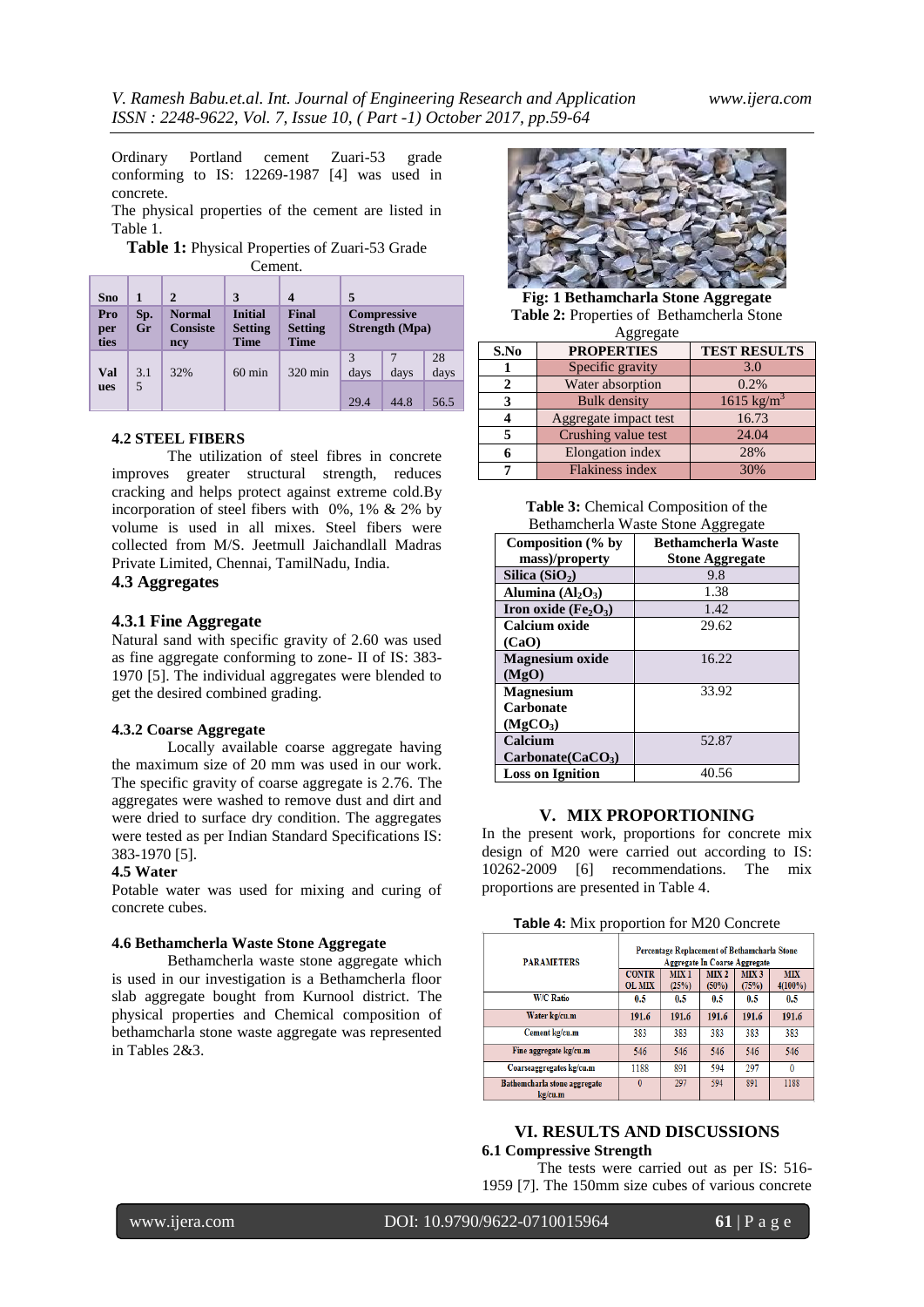mixtures were cast to test compressive strength. The cubes specimens after de-moulding were stored in curing tanks and on removal of cubes from water the compressive strength were conducted at 7days, 28 days and the results are represented in Tables 5 , 6 & 7 and Figs 2, 3 & 4. The test results were compared with controlled concrete.

| <b>Table 5:</b> Compressive Strength of Cubes With 0 % |  |
|--------------------------------------------------------|--|
| <b>Steel Fibers</b>                                    |  |

| <b>Percentage</b><br><b>Replacement of</b> | <b>Compressive Strength</b><br>$N/mm^2$ |         |  |
|--------------------------------------------|-----------------------------------------|---------|--|
| <b>Bethamcherla stone</b><br>aggregate     | 7 Days                                  | 28 Days |  |
| <b>CONTROL MIX</b>                         | 18.33                                   | 27.49   |  |
| MIX <sub>1</sub>                           | 17.79                                   | 26.68   |  |
| MIX <sub>2</sub>                           | 14.37                                   | 21.56   |  |
| MIX <sub>3</sub>                           | 13.35                                   | 20.03   |  |
| MIX 4                                      | 11.81                                   | 17.71   |  |



Fig 2: Compressive Strength of Cubes With 0% Steel Fibers

| <b>Table 6:</b> Compressive Strength of Cubes With 1% |  |
|-------------------------------------------------------|--|
| <b>Steel Fibers</b>                                   |  |

| <b>Percentage</b><br><b>Replacement of</b> | <b>Compressive Strength</b><br>$N/mm^2$ |         |  |
|--------------------------------------------|-----------------------------------------|---------|--|
| <b>Bethamcherla stone</b><br>aggregate     | 7 Days                                  | 28 Days |  |
| <b>CONTROL MIX</b>                         | 19.37                                   | 29.05   |  |
| MIX <sub>1</sub>                           | 18.42                                   | 27.63   |  |
| MIX <sub>2</sub>                           | 15.65                                   | 23.47   |  |
| MIX <sub>3</sub>                           | 13.95                                   | 20.93   |  |
| MIX <sub>4</sub>                           | 12.35                                   | 18.53   |  |



**Fig 3:** Compressive Strength of Cubes With 1% Steel Fibers

| <b>Table 7:</b> Compressive Strength of Cubes With 2.0% |
|---------------------------------------------------------|
| <b>Steel Fibers</b>                                     |

| Pe percentage<br>replacement of<br>of  | <b>Compressive Strength</b><br>$N/mm^2$ |         |  |
|----------------------------------------|-----------------------------------------|---------|--|
| <b>Bethamcherla stone</b><br>aggregate | <b>Days</b><br>7                        | 28 Days |  |
| <b>CONTROL MIX</b>                     | 20.95                                   | 31.42   |  |
| MIX <sub>1</sub>                       | 19.91                                   | 29.87   |  |
| MIX <sub>2</sub>                       | 16.74                                   | 25.11   |  |
| MIX <sub>3</sub>                       | 15.07                                   | 22.61   |  |
| MIX <sub>4</sub>                       | 13.22                                   | 19.83   |  |



**Fig 4:** Compressive Strength of Cubes With 2% Steel Fibers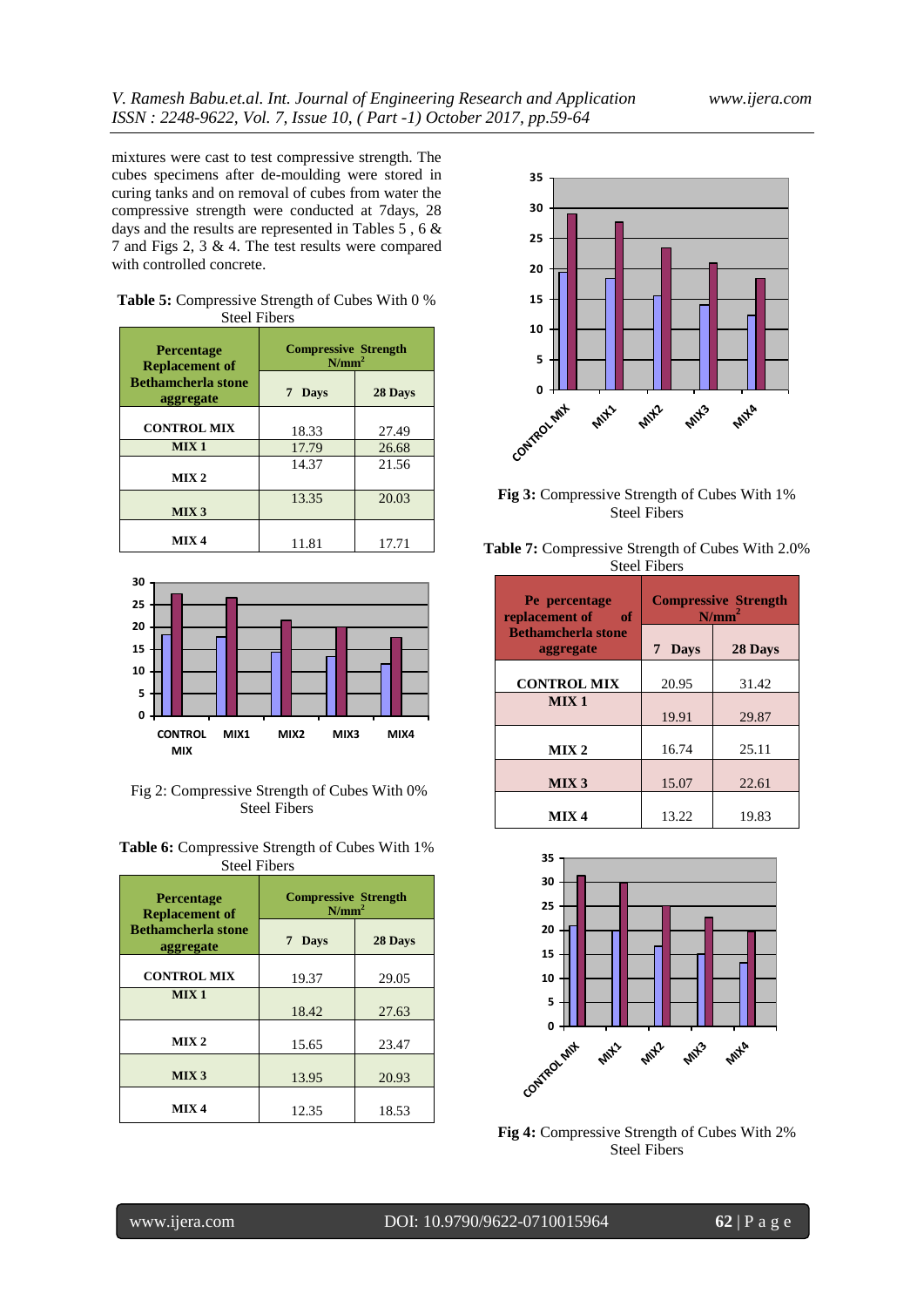#### **6.2 Acid Attack Test**

The concrete cube specimens of various concrete mixtures of size 150 mm were cast and after 28 days of water curing, the specimens were removed from the curing tank and allowed to dry for one day. The weights of concrete cube specimen were taken. The acid attack test on concrete cube was conducted by immersing the cubes in the acid water for 90 days after 28 days of curing. Hydrochloric acid (HCL) with pH of about 2 at 5% weight of water was added to water in which the concrete cubes were stored. The pHwas maintained throughout the period of 90 days. After 90 days of immersion, the concrete cubes were taken out of acid water. Then, the specimens were tested for compressive strength. The resistance of concrete to acid attack was found by the % loss of weight of specimen and the % loss of compressive strength on immersing concrete cubes in acid water. Acid attack test results were represented in Table 8. Figure 5 represents the the percentage loss in strength of M20 (with 0% steel fibre) due to acidity. Figure 6 represents the Percentage loss in strength of M20 (with 1% steel fibre) due to Acidity. Figure 7 represents the Percentage loss in Strength of M20 (with 2% steel fibre) due to Acidity respectively.

**Table 8:** Acid Attack test results with 0%, 1%, 2% Steel Fibers

| <b>Percentage</b><br><b>Replacement of</b> | <b>Acid Attack Test</b> |       |       |  |
|--------------------------------------------|-------------------------|-------|-------|--|
| <b>Bethamcherla</b><br>stone aggregate     | 0%                      | 1%    | 2%    |  |
| <b>CONTROL MIX</b>                         | 26.87                   | 28.21 | 30.02 |  |
| MIX <sub>1</sub>                           | 24.79                   | 26.75 | 27.93 |  |
| MIX <sub>2</sub>                           | 20.45                   | 22.18 | 23.35 |  |
| MIX <sub>3</sub>                           | 18.78                   | 19.27 | 20.72 |  |
| MIX <sub>4</sub>                           | 14.26                   | 17.06 | 18.93 |  |



**Fig 5:** Percentage loss in Compressive strength of cubes with 0% steel fibers



**Fig 6:** Percentage loss in Compressive strength of cubes with 1% steel fibers



**Fig 7:** Percentage loss in Compressive strength of cubes with 2% steel fibers

#### **VII. CONCLUSIONS**

- The experimental results reveals that the maximum compressive strength of M20 conventional concrete for seven and 28 days curing period are 18.33 and 27.49 MPa with 0% addition of steel fibre.
- The experimental results reveals that the maximum compressive strength of M20 conventional concrete for seven and 28 days curing period are 19.37 and 29.05 Mpa with 1% addition of steel fibre.
- The experimental results reveals that the maximum compressive strength of M20 conventional concrete for seven and 28 days curing period are 20.95 and 31.42 Mpa with 2% addition of steel fibre.
- The compressive strength results shown decreasing trend with all replacement levels of coarse aggregate by bethamcharla stone aggregate and also addition of various percentages of steel fibres.
- It is also observed from the results that the maximum percentage reduction in compressive strength due to acid attack for M20 grade (with 0%, 1% and 2% addition of steel fibres) concrete are 26.87%, 28.21% and 30.02% .